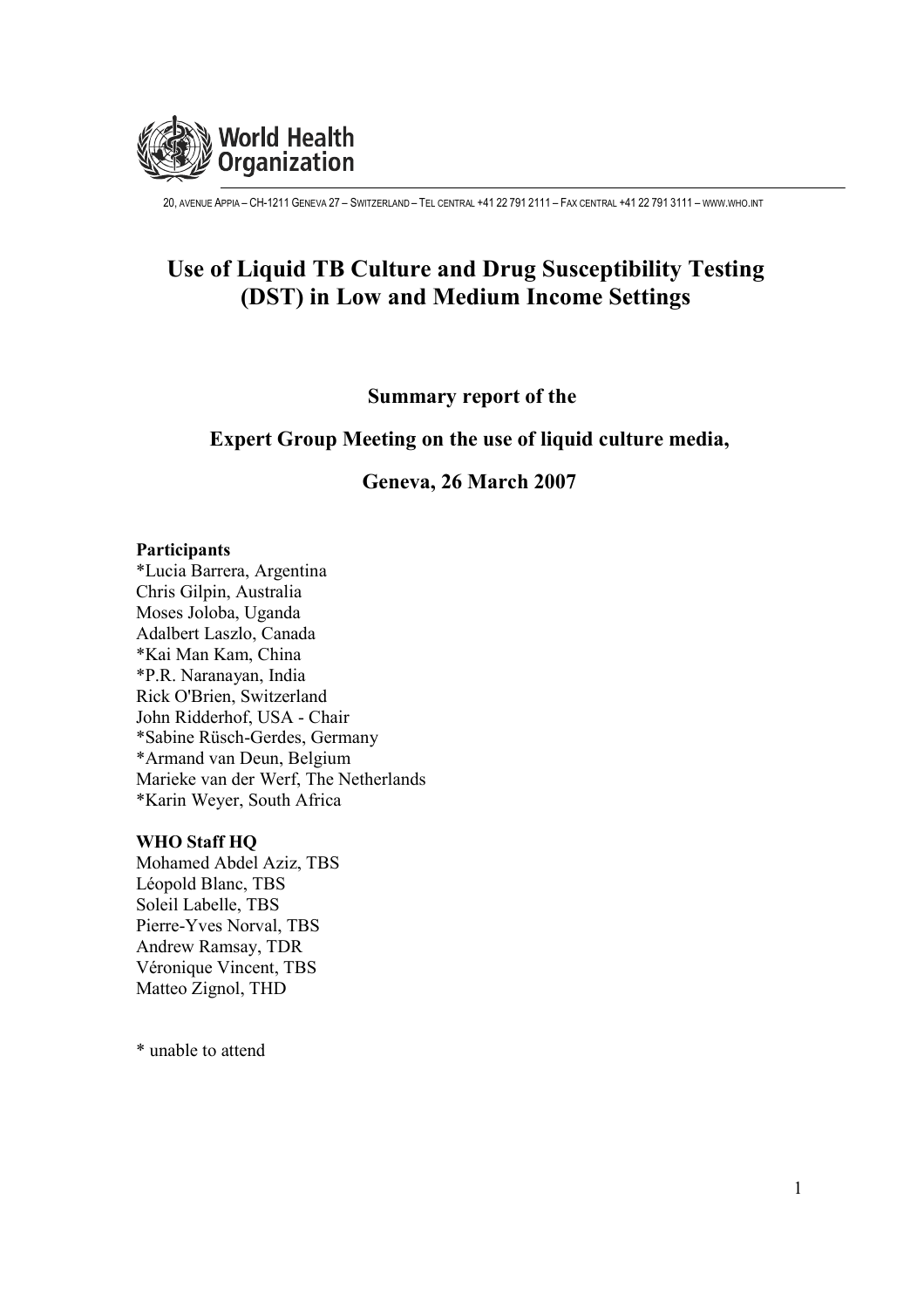

# Use of Liquid TB Culture and Drug Susceptibility Testing (DST) in Low and **Medium Income Settings**

The international TB laboratory experts and representatives of partner organizations recommend the use of TB liquid culture and DST in low income settings. Liquid culture systems are the standard of care for TB diagnosis and patient management in industrialized countries. Demonstration projects conducted by the Foundation for Innovative New Diagnostics (FIND) have shown that liquid culture and DST systems are feasible for implementation in lower income settings to improve diagnosis of multidrug-resistant (MDR) TB and AFB smear-negative pulmonary TB. Consistent with the large body of published literature on liquid culture, the projects have found a higher rate of mycobacterial isolation and a shorter time to detection when compared to culture of the same specimens on solid media. (see list of references in Annex 1).

Certainly, liquid culture and DST systems are more complex and sensitive than solid culture and DST media. Increased bacterial contamination and an increased frequency of nontuberculous mycobacterial (NTM) isolation must be addressed. A rapid method to differentiate *M. tuberculosis* complex from other mycobacterial species is essential. The higher cost of liquid culture systems compared to solid media is being addressed by significant reductions in commercial prices for the public health sector in lower income countries.

FIND expects to have a much larger body of liquid culture and DST performance data, as well as detailed costing and patient impact data, available in the next year that will be provided to WHO. In the meantime, the following recommendations are well-supported by the available data.

#### Documentation of need

The decision by a national Ministry of Health (MOH) to implement a liquid culture system, with or without DST, should only be made in the context of a comprehensive and detailed country plan for TB laboratory capacity strengthening and expansion to address the need for increased access to TB culture and DST. Many countries have developed or are in the process of developing such plans, and resources are becoming available for the provision of technical assistance for this planning process. Such plans should be based on a strong network of quality-assured microscopy that remains the cornerstone for TB diagnosis.

With the increased emphasis on expansion of TB laboratory services, it is expected that entities outside of the MOH, e.g., NGOs, will also wish to implement this technology. Ideally, this should be done in collaboration with the MOH to help ensure that country needs are being addressed.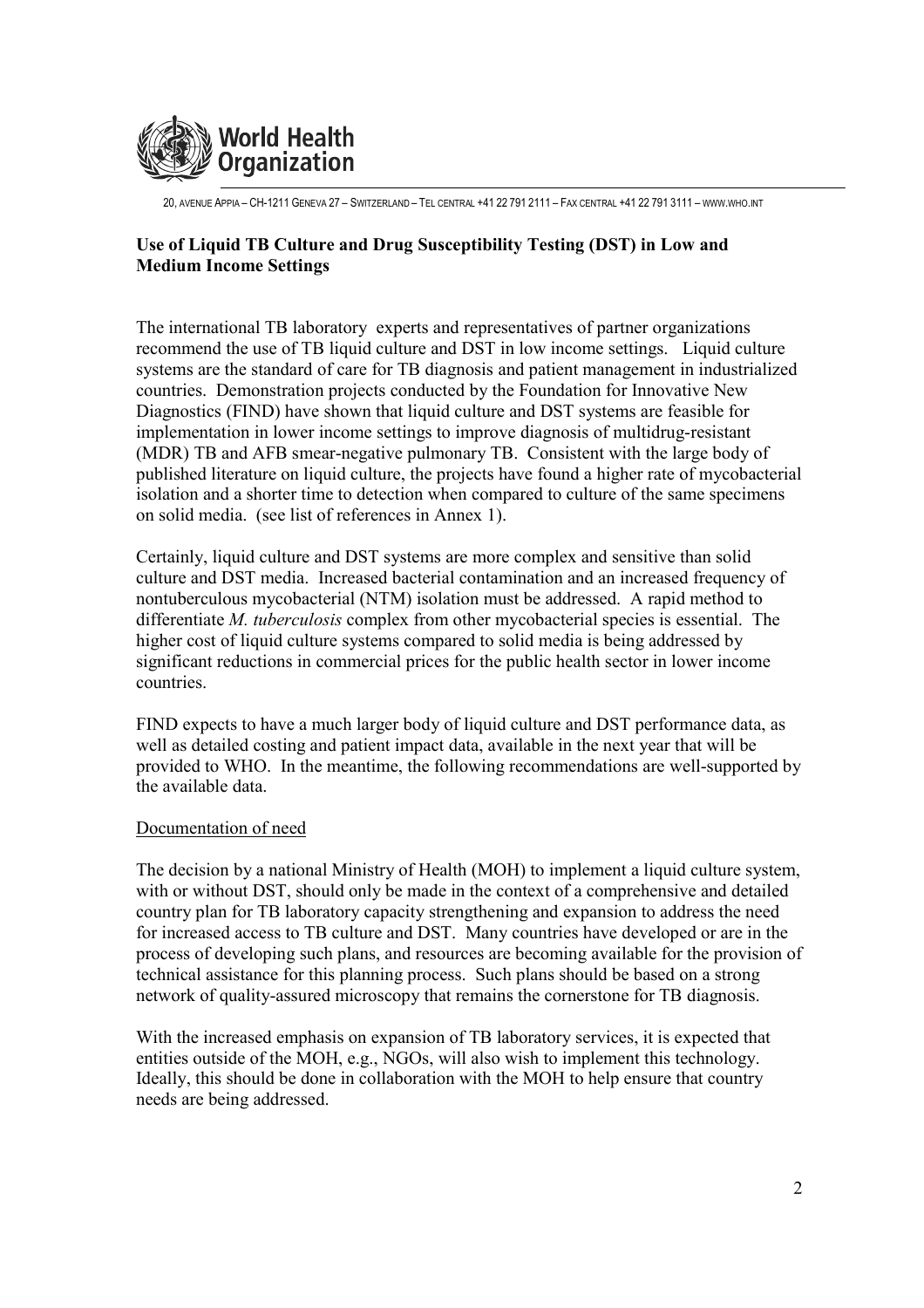

# Guaranteed financial support

Although available cost data suggest that at the favorable pricing negotiated by FIND for its projects the total cost per test for liquid culture may be only marginally higher than that for solid media, there should be some assurance of continued financial support for the culture media and other consumables before expensive equipment is purchased. There are too many examples of commercial liquid culture automated readers sitting idle in laboratories unable to pay for the needed reagents. This consideration especially applies to countries largely dependent on outside funding for TB control activities. A commitment by a manufacturer to provision of liquid culture materials at an "affordable and sustainable price" would also be helpful in assessing the longer-term financial requirements for the system. This should be a preamble in the commercial sales contract.

## Infrastructure

Due to the biosafety, contamination, and logistical issues associated with the use of liquid culture, a number of infrastructure recommendations should be considered before implementing such a system in any laboratory. Most importantly, for the protection of the laboratory staff, aerosols produced during specimen processing and culture inoculation need to be minimized and contained. Specimen processing for culture purposes has to be performed in Biological Safety Cabinets (BSCs), at least in Biosafety Level 2 (BSL2) facilities. However, culture manipulation (conventional identification, subculturing and DST activities) must be performed in BSL3 facilities (see Annex 2 for a brief summary of the minimal requirements for a BSL3). For most high burden countries, there are major constraints to the successful establishment, staffing and maintenance of BSL3 laboratories. Upgrading to BSL3 should be planned, financed and implemented according to a shortterm plan, a responsibility of the country.

In case of power failure, infectious particles are no longer trapped in the HEPA filter and flow back to the open front, thus constituting a major bio-hazard for the personnel. Thus, BSCs should be connected to a suitable UPS system with capacity for at least 15 minutes of extra running time, along with an inverter in any location where electricity supply may be discontinued. Again for staff protection, the high-speed centrifuge should be equipped with aerosol-containing canisters that are opened in a BSC. The centrifuge should also be refrigerated so that specimens do not become too hot during centrifugation, which can lead to unwanted mycobacterial killing.

Liquid culture automated readers require a continuous power supply. In all settings, the instrument should be connected to a UPS to avoid loss of culture viability and data in the event of a power outage. In laboratories where power is frequently lost for extended periods of time, it is advantageous to use multiple UPS devices or to connect the instrument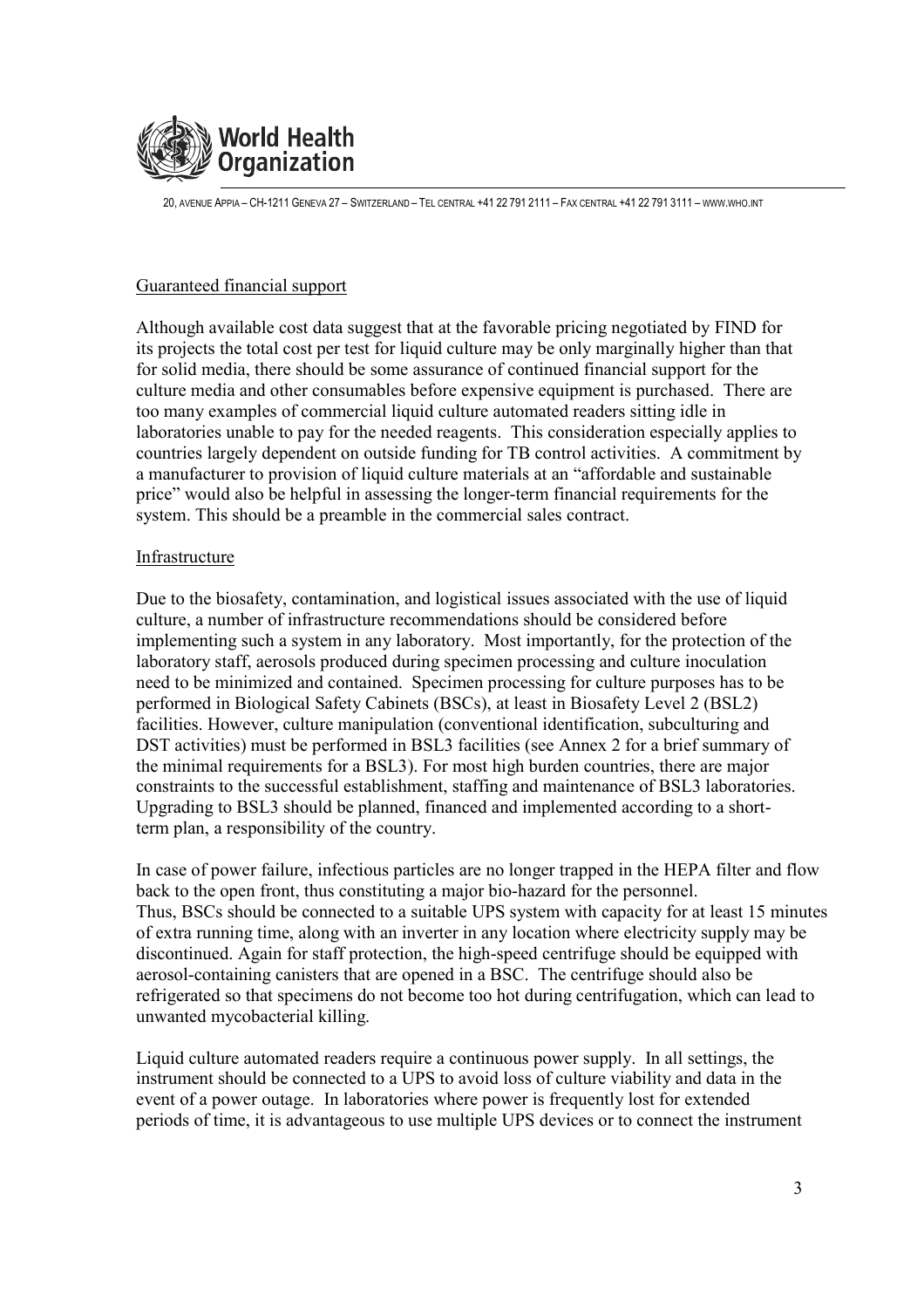

to a back-up generator. Because the instrument is constantly using power, it is also continuously releasing heat into the room. When added to the other laboratory equipment. the ambient temperature in the laboratory can become significantly increased. Extreme temperatures, whether resulting from the equipment or the climate, can affect the stability of reagents, viability and contamination of specimens, and all the electronic control mechanisms of certain lab equipment. All of the existing automated culture instruments have a maximal operating temperature of  $28-30^{\circ}$ C, thus, the laboratory should be equipped with some type of air-conditioning unit(s).

Taking into account all of the equipment required to perform solid or liquid culture and DST, it is important that the physical space in the laboratory is sufficient to accommodate the machines and the laboratory staff performing the procedures.

Prevention procedures of cross contamination should be strictly followed. It has been shown that in some settings in low-incidence countries, cross-contamination rates could be higher than 10%. In high-incidence countries, as more positive specimens are processed. the risk for carryover of TB bacilli from positive to negative specimens may be even greater. Sufficient equipment, space, and personnel should be provided in order that separate BSCs can be dedicated to the processing of specimens while others are used for manipulation of cultures (e.g., for DST, subcultures). In addition, culture processing in the batch mode should not be done, and the order of processing should proceed from smear negative to smear positive. These methods have been successfully implemented in highincidence settings (e.g., South Africa).

#### Human resources

The success of liquid culture and DST is highly dependant on the laboratory staff performing the procedures. With training and experience, initially high culture contamination rates can be decreased to acceptable levels within a short period of time (1-2 months). Off-site training in a laboratory which is experienced in performing liquid culture and DST exposes the visiting laboratorians to habits and techniques that can aid them in implementing liquid culture in their own laboratory. Because each setting is different, however, not all laboratories have access to the same resources. Thus, it is recommended that even if off-site training is performed, on-site training is also made available as described in the customer support plan. Such training by a laboratory expert will help to streamline the workflow and implementation process. For liquid culture and DST systems, provision of a procedure manual that contains more detailed guidance than laboratory standard operating procedures (SOPs) can be helpful.

It is important to note that with the increased sensitivity and decreased time to detection associated with liquid culture, there also comes an increase in the laboratory workload. The use of automated systems requires daily removal of vials which will need AFB smear and evaluation, species identification, purity plate inoculation and evaluation, and sub-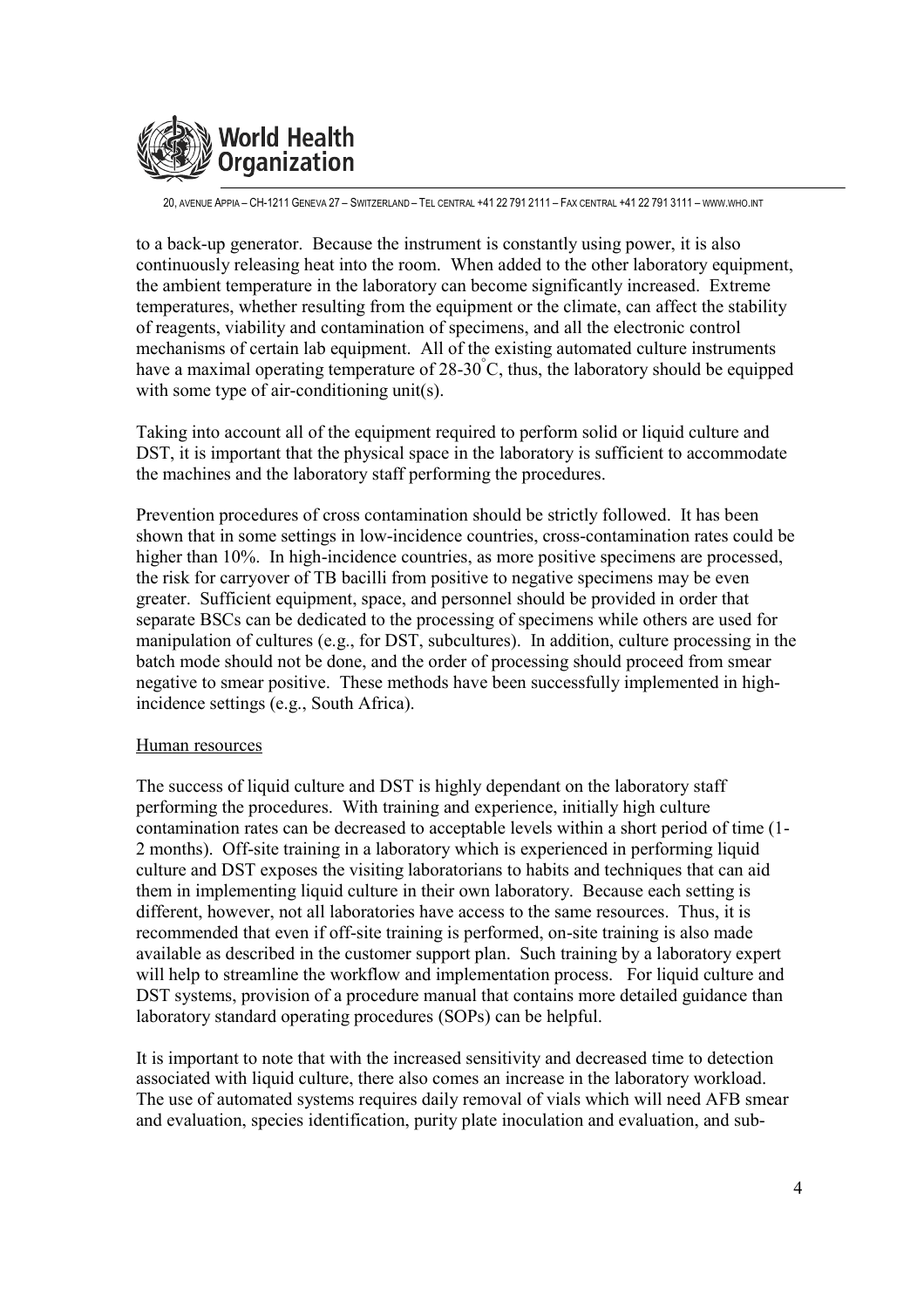

culturing. These processes translate to increased human resource needs that should be evaluated prior to implementing liquid culture and DST into the laboratory.

#### Commercial sales contract

The commercial sales contract should address the following issues:

Whether implementing or maintaining a liquid culture and DST system, it is important to have access to an ample supply of consumables and reagents well within their expiration dates ( $> 6$  months after arrival in the laboratory). Failure to do so may cause unnecessary interruptions in the use of the system or may impact the validity of the results, both of which are can be detrimental for the patient.

Because liquid culture and DST manufacturers may not have distributors near the laboratory using the system, ordering, shipping, and receiving/customs logistics should be well-coordinated between the manufacturer and the customer in advance to facilitate customs clearance

The manufacturer and/or shipping service should guarantee optimal shipment conditions to the end user, taking any temperature/humidity sensitivities of the goods into consideration.

The customer is responsible for timely reporting of any shipping or reagent quality control (OC) concerns to the manufacturer.

The contract should include a detailed customer plan (see below) addressing training of the staff, maintenance and reparation issues, and claim procedures. Communication channels should be clearly identified and specified.

#### Customer support plan

In addition to performance and cost considerations, a purchaser should consider the logistical and technical support that is provided. For this it is imperative that a commercial entity provide its potential customers with a customer support plan outlining specific training and scientific/technical support procedures.

In order to ensure proper implementation and ongoing successful use and performance of the product, the customer support plan should provide country-by-country descriptions of measures that guarantee device installation and maintenance, as well as device repair or exchange, as needed. Because maintenance and repair often will be performed by a third party, the customer support plan should include instructions on how to achieve contractual agreements with suitable organizations/institutions/companies to carry out these functions. Maintenance of the equipment and spare part replacement should be scheduled and detailed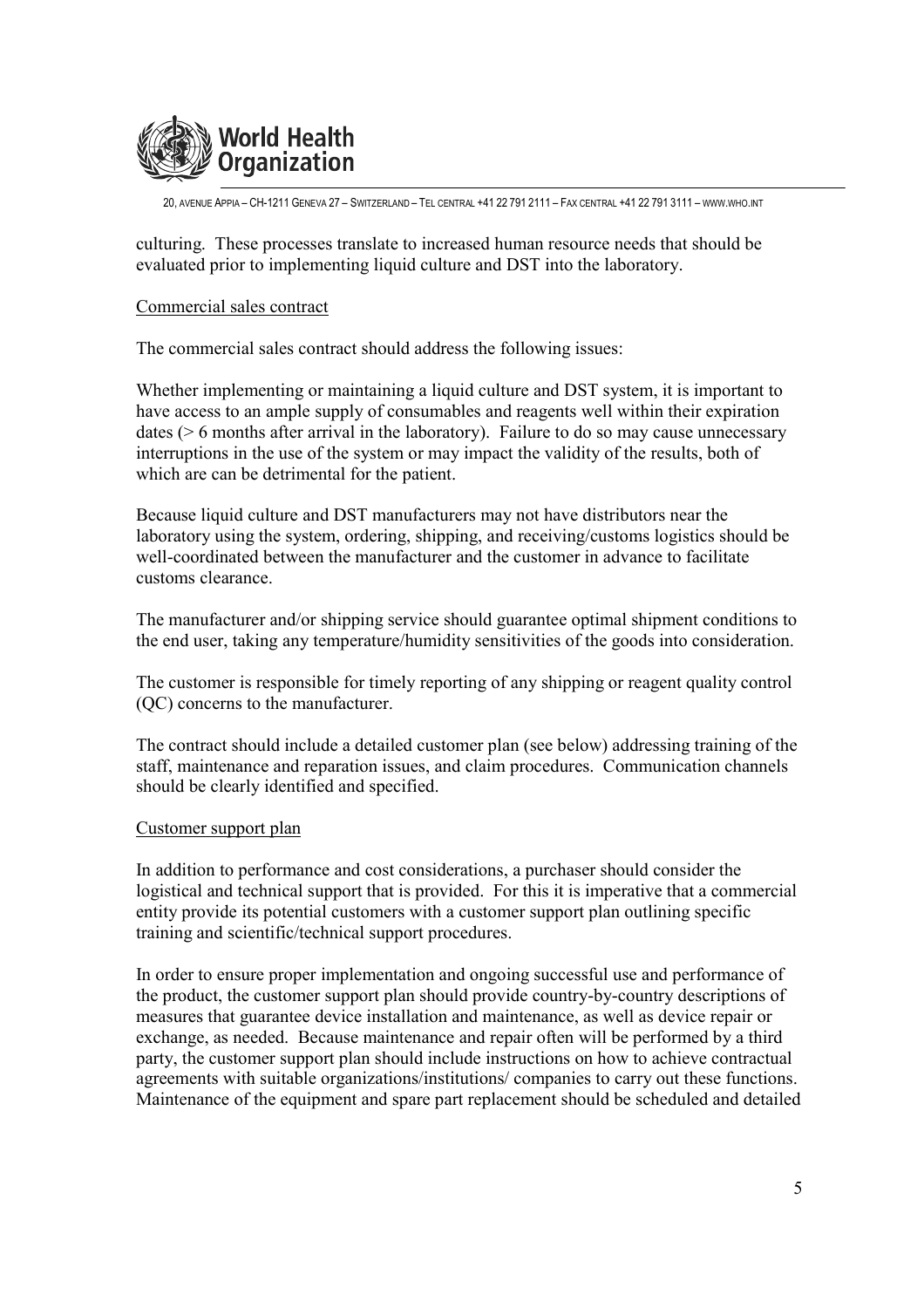

in the contract. An emergency system for repairing should be in place in case of malfunction or break event.

Due to the complexity of liquid culture and DST systems, the customer support plan must detail the measures which guarantee product (assay/device) training country-by-country. These measures are to include the preparation of training materials (handbooks, troubleshooting) and identification of appropriate trainers (including contractual agreements). The manufacturer should also detail the scope of scientific/technical inquiry support they will provide, as well as how this support will be provided (i.e., call centers). Once the support mechanisms are defined, the manufacturer should make the customer aware of how information will flow between the inquirer and the support staff.

To address potential customer concerns, the manufacturer should define who will be responsible for claim handling in each country (including contractual agreements), and describe the measures in place to guarantee claim resolution. There must also be defined procedures in place for the exchange and distribution of lot-specific information to all affected customers. To maintain customer satisfaction and continually improve upon the customer support processes, the manufacturer should provide a description of how to guarantee efficiency of customer support activities in each country. This guarantee should include the procedures in place for a quality assurance monitoring system, as well as who is responsible for this system, and strategies for permanent improvement of customer support efficiency.

## Specimen Collection, Storage, and Transport

Implementing liquid culture and achieving and maintaining acceptable contamination rates is not the sole responsibility of the laboratory. Its success depends on political commitment and may require programmatic adjustments, specifically in the organization and conditions of specimen transportation to the culture laboratory from the peripheral laboratory. It is important to note that liquid culture methods are not compatible with cetylpyridium chloride (CPC), and its use should be avoided for specimens to be cultured in liquid media. Rather than relying on CPC to control contamination, specimens should be kept refrigerated and sent to the laboratory within no more than 4 days from the time of collection. Often this will require investing in a rapid and reliable specimen transportation system. Doing so will not only increase the quality of culture results, but also afford the opportunity to offer culture services to TB suspects and patients in more remote areas. If transport times are prolonged, specimens must be maintained at 2-6 °C which can be achieved for little cost with the use of cold boxes and reusable ice packs.

## Recording and Reporting

In order for patients and TB programs to benefit from the decreased time to detection and increased sensitivity associated with liquid culture, clinicians and patients must receive the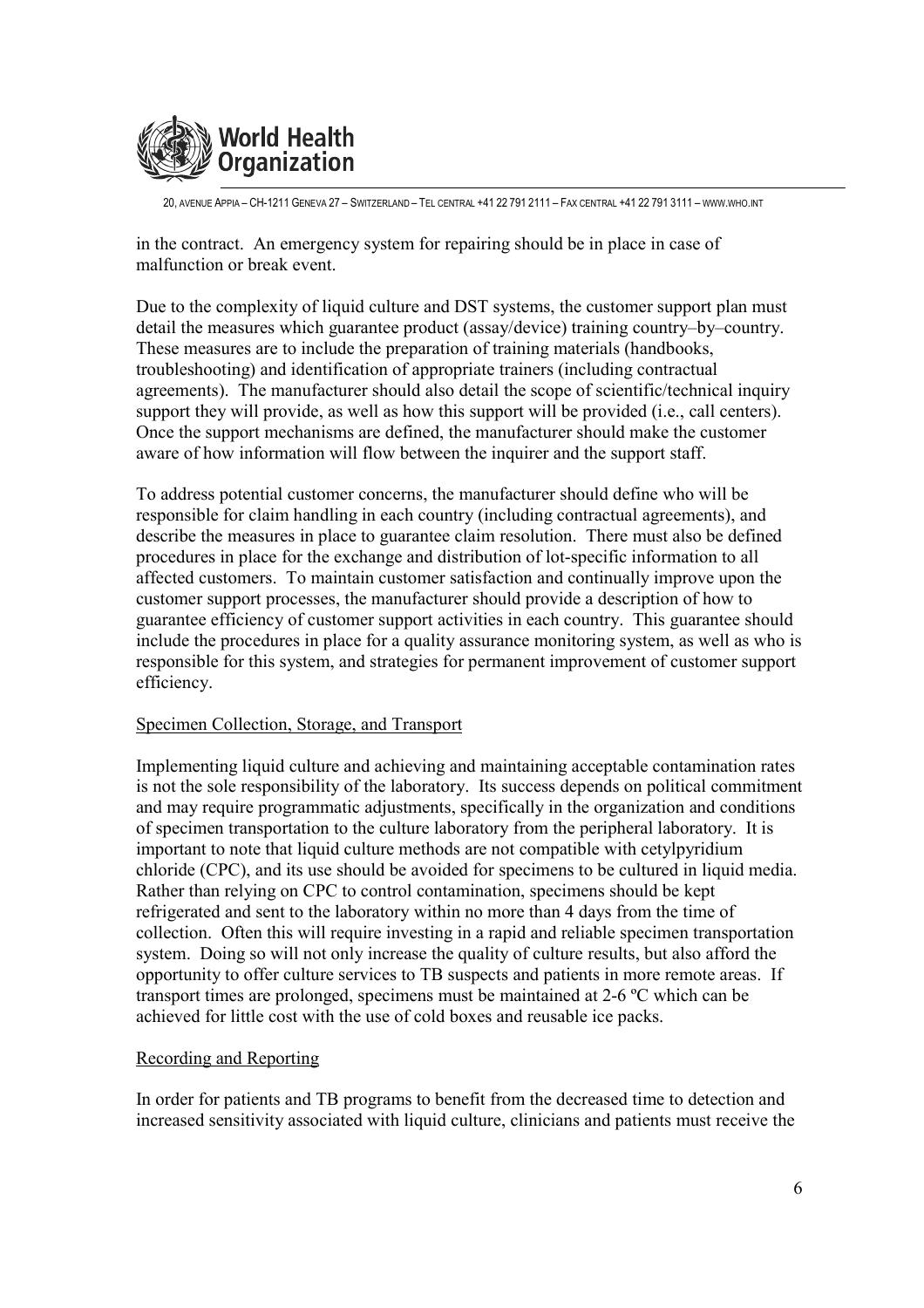

results in a timely manner. Therefore, it is important that the laboratory puts into place a consistent and expedient recording and reporting system. Cultures identified as positive for M. tuberculosis and DST results indicating drug resistance, especially MDR, should be reported to the appropriate clinician as soon as possible. This can be achieved in a variety of ways, including telephone, fax, computer, or messenger. Then, once the clinician receives a patient's results, he or she must make every effort to locate the patient quickly in order to get the patient on appropriate therapy and halt further transmission.

In order to streamline these processes, it is useful to measure the time taken for each step from specimen collection through appropriate treatment initiation. Identifying and addressing any unnecessary delays will ultimately benefit individual patients as well as the TB program as a whole. Phased implementation

As noted above, the decision to implement a liquid culture and DST system should be based on need and be consistent with a country's plan for TB laboratory capacity strengthening and expansion. Such plans should be considered only in countries with a strong network of quality-assured microscopy.

In most circumstances, the first priority would be to implement the system in the NRL, assuming that the NRL is currently supervising quality-assured (QA) microscopy of the laboratory network and performing QA TB culture and DST. This would provide valuable experience that could be applied if a decision were made to scale up the system. In those countries where a liquid culture and DST system is currently in use at the NRL, the decision to scale up should be informed by the accumulated experience at the NRL with the liquid culture system.

Subsequent expansion of liquid culture and DST capacity would logically be to regional TB culture and DST laboratories. The extent of scale up should be determined by need and availability of funding, and again consistent with a national laboratory plan.

There has been limited experience on implementing liquid culture (with or without DST) in a laboratory that has not already established TB culture on solid media. However, it is expected that this experience will rapidly accumulate and that a general recommendation on this practice can be made in the near future.

#### Choice of a liquid culture and DST system

FIND's demonstration projects of liquid culture and DST have involved one commercial system. It is likely that most of the findings would also apply to the other commercially available systems, although they are not identical. Automated liquid culture systems decrease workload and result in faster time-to-detection, as cultures are read constantly. However, automated systems are more costly and subject to malfunction. The choice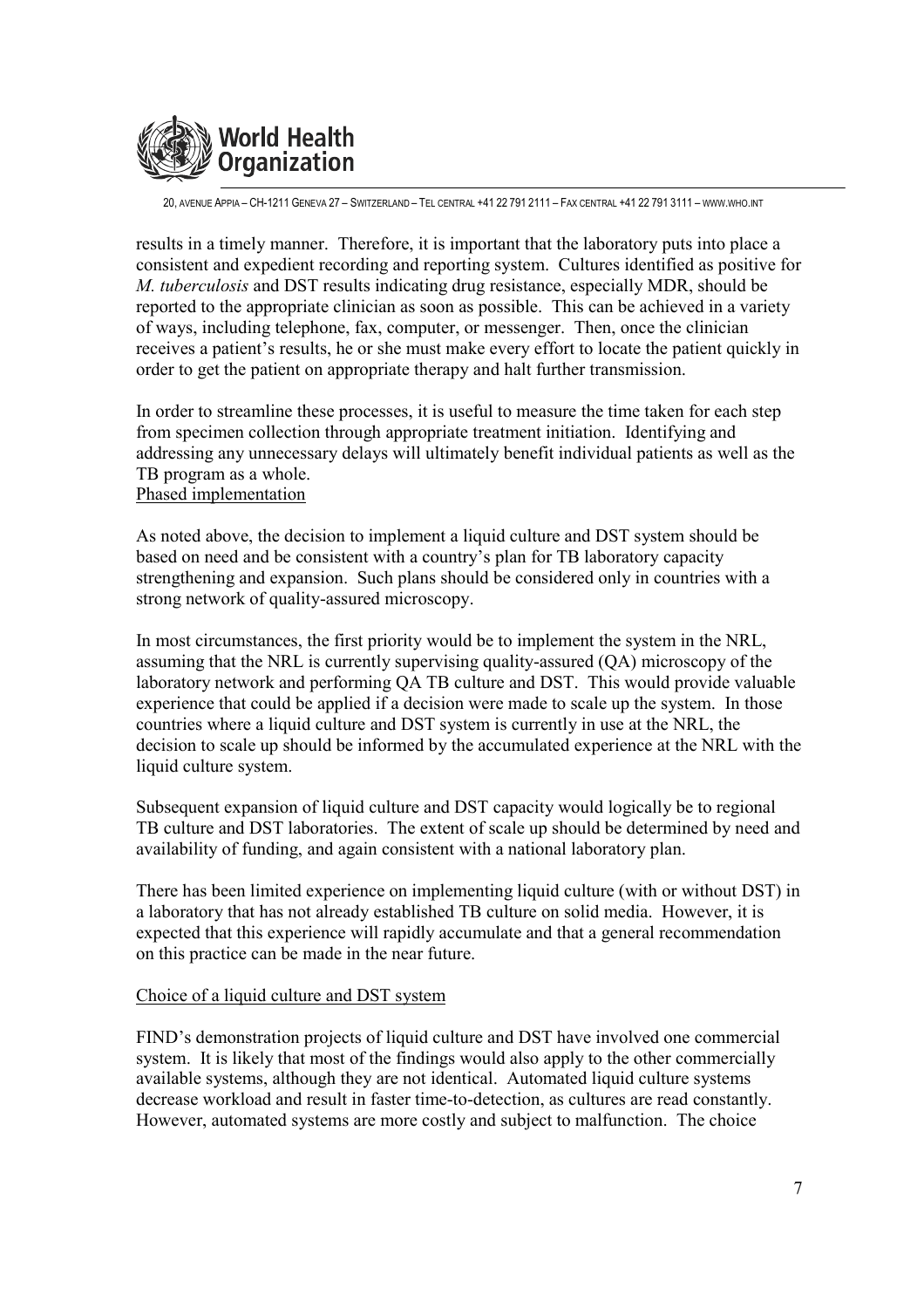

between an automated system and manual reading is dependent upon available resources and anticipated workload. Depending on labor costs, laboratories processing fewer than 50 cultures per week may find it more cost-effective to use manual liquid culture. In addition to overall costs and training requirements, provision of a comprehensive and credible customer support plan is essential.

#### Consideration of liquid culture only

Current international guidelines recommend that all specimens that are cultured on liquid media also be inoculated on solid media. As noted in FIND's report, several laboratories have abandoned routine solid culture after establishing and validating liquid culture. The preliminary data from the FIND demonstration projects would support this policy. However, at this time a global recommendation on this practice cannot be made. Such a decision would also be based on locally developed data, including cost data. If such a practice is adopted, solid culture will continue to be needed for work-up of positive liquid cultures and as a back-up system should liquid culture be interrupted.

#### Species identification

It is imperative that all mycobacterial isolates be speciated at least to the level of M. tuberculosis complex vs. NTM. When using liquid culture, with the expectation that timeto-detection will be significantly reduced, it is also imperative that a rapid method of species identification be used. Molecular tests and other methods (e.g., HPLC), while highly accurate and rapid, are expensive. FIND evaluation studies of a lateral flow immunochromatographic slide assay found that the test was easy to use and accurately identified *M. tuberculosis* complex in cultures within five minutes. At a fraction of the cost of other tests for rapid species identification, this assay should be considered for general use. Where identification of NTM is needed, standard biochemical tests or other methods can be considered.

## **Quality Management Systems (QMS) and SOPs**

SOPs for liquid culture and DST must be put into place and carefully followed. SOPs developed for FIND's DST demonstration projects are included in the FIND report. In order for laboratory results to be of use to the clinician and patient, it is imperative that the laboratory have QMS in place for pre-analytical, analytical, and post-analytical phases of testing, including indicators for monitoring and evaluation of the laboratory diagnostic services. These systems must include not only internal quality control protocols, but also external quality assurance (EQA) for smear microscopy, and proficiency testing for culture, identification, and DST. Ideally, ongoing outside technical assistance should be available as needed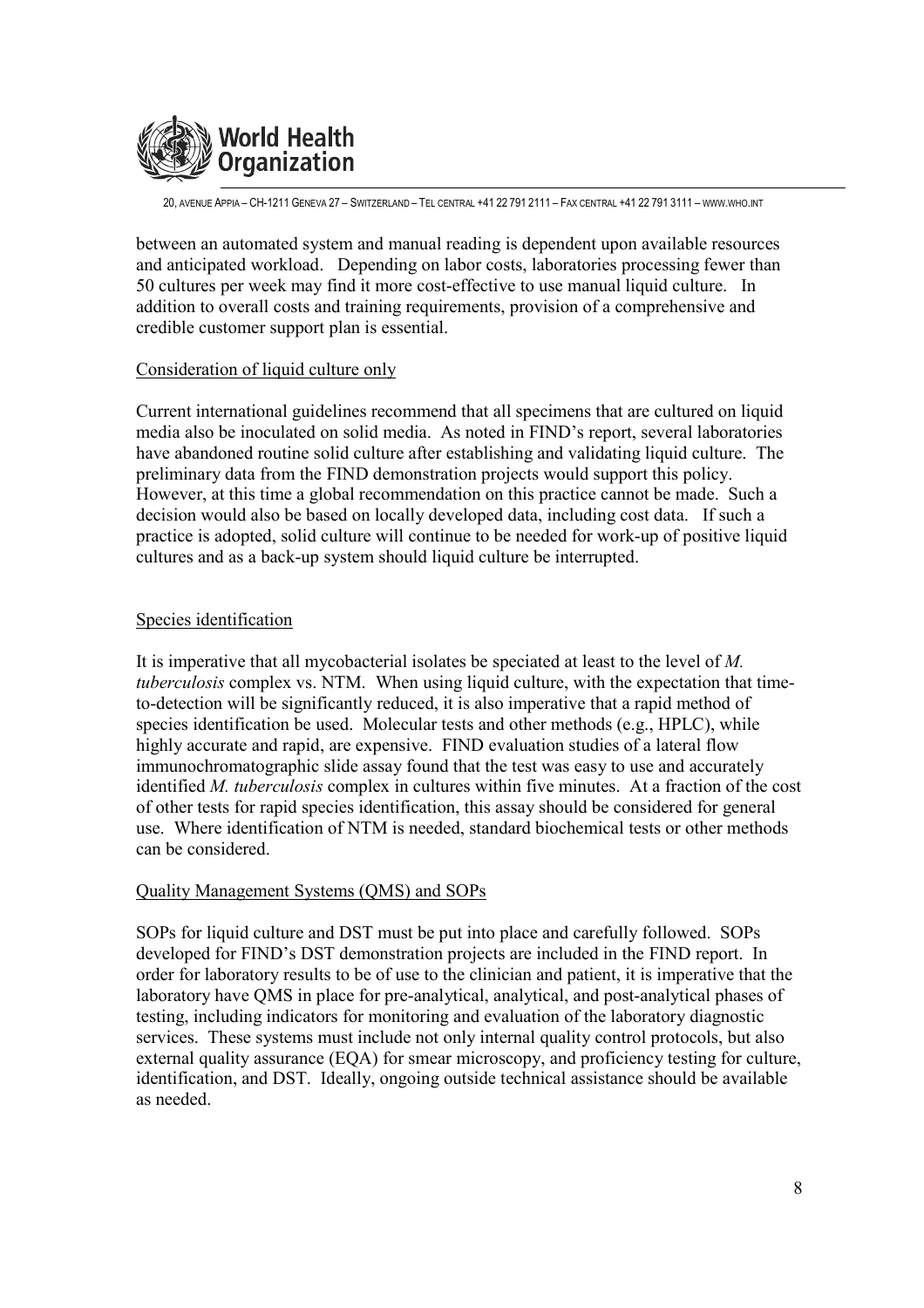

#### Future information for WHO use to support countries

Detailed costing data and cost-effectiveness analyses are included in the FIND projects. Preliminary cost data were included in the FIND report. FIND expects to have a detailed report available for WHO and partners use in 2008.

Data on improved patient management resulting from more rapid case detection and MDR TB diagnosis will also be presented to WHO in 2008. This includes results from two liquid culture demonstration projects that are evaluating the new WHO algorithm for the diagnosis of AFB smear-negative TB in high HIV prevalent settings. Partner organizations within SLCS will also monitor implementation and scale up of liquid culture and DST in low income settings. Information collected during the coming year will be presented to WHO in 2008.

During the coming year, the SLCS will prepare materials to assist laboratories in implementing and strengthening TB culture and DST. These include performance indicators for internal quality assurance and procedures for EQA for TB culture.  $$ 

Bemer P, Palicova F, Rusch-Gerdes S, Drugeon HB, Pfyffer GE. Multicenter  $\mathbf{1}$ . evaluation of fully automated BACTEC Mycobacteria Growth Indicator Tube 960 system for susceptibility testing of Mycobacterium tuberculosis. J Clin Microbiol 2002;40(1):150- $4.$ 

Johansen IS, Thomsen VO, Marjamaki M, Sosnovskaja A, Lundgren B. Rapid, 2. automated, nonradiometric susceptibility testing of Mycobacterium tuberculosis complex to four first-line antituberculous drugs used in standard short-course chemotherapy. Diagn Microbiol Infect Dis 2004;50(2):103-7.

Scarparo C. Ricordi P. Ruggiero G. Piccoli P. Evaluation of the fully automated  $3<sub>1</sub>$ BACTEC MGIT 960 system for testing susceptibility of Mycobacterium tuberculosis to pyrazinamide, streptomycin, isoniazid, rifampin, and ethambutol and comparison with the radiometric BACTEC 460TB method. J Clin Microbiol 2004;42(3):1109-14.

Bemer P, Bodmer T, Munzinger J, Perrin M, Vincent V, Drugeon HB. Multicenter  $\overline{4}$ . evaluation of the MB/BACT system for susceptibility testing of Mycobacterium tuberculosis. J Clin Microbiol 2004;42:1030-4.

Werngren J, Klintz L, Hoffner SE. Evaluation of a novel kit for use with the 5. BacT/ALERT 3D system for drug susceptibility testing of Mycobacterium tuberculosis. J Clin Microbiol 2006;44(6):2130-2.

Kruuner A, Yates MD, Drobniewski FA. Evaluation of MGIT 960-based 6 antimicrobial testing and determination of critical concentrations of first- and second-line antimicrobial drugs with drug-resistant clinical strains of Mycobacterium tuberculosis. J Clin Microbiol 2006;44(3):811-8.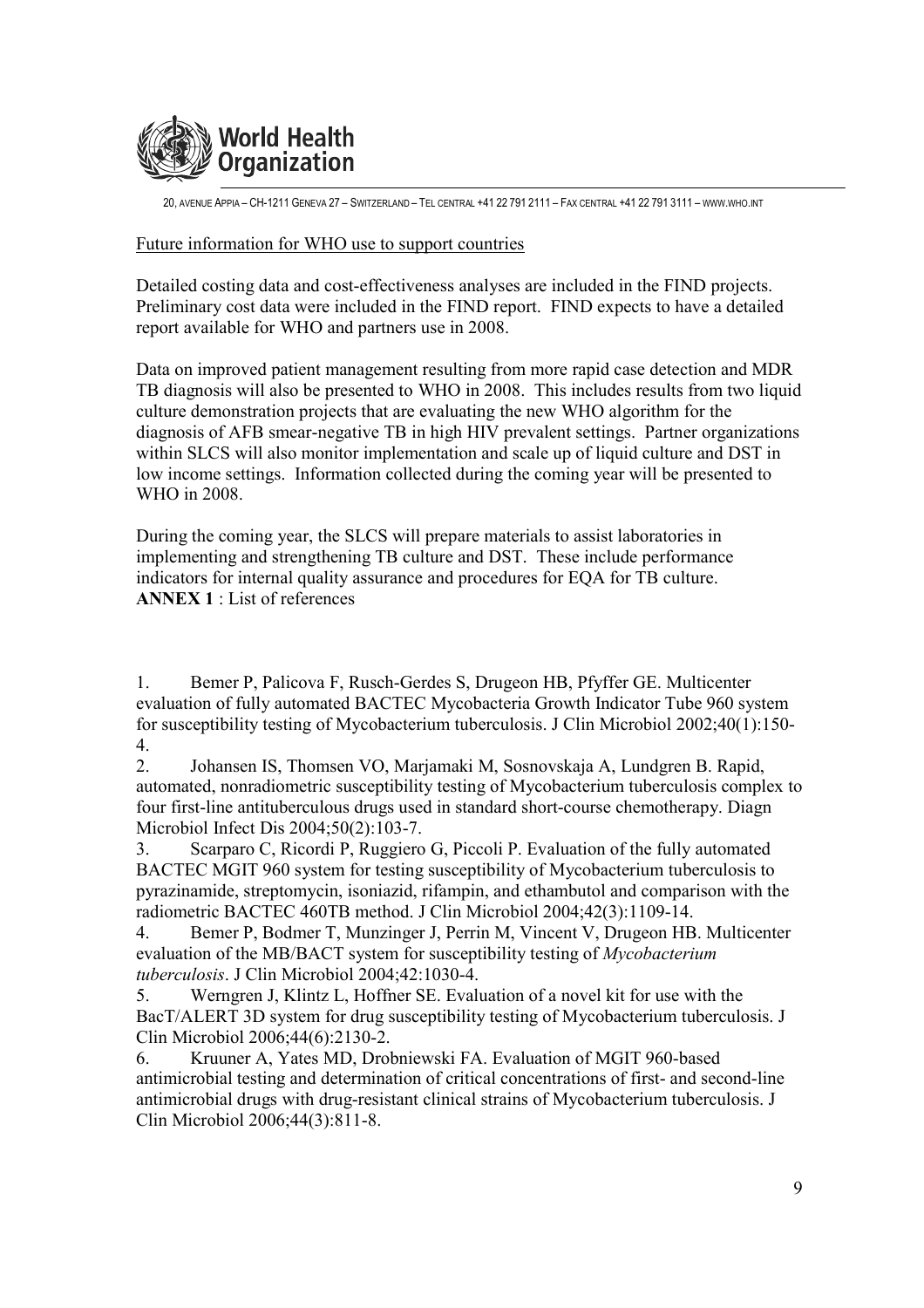

 $7.$ Rusch-Gerdes S, Pfyffer GE, Casal M, Chadwick M, Siddiqi S. Multicenter laboratory validation of the BACTEC MGIT 960 technique for testing susceptibilities of Mycobacterium tuberculosis to classical second-line drugs and newer antimicrobials. J Clin Microbiol 2006;44(3):688-92.

Systematic review of fully automated liquid culture tests. Chapter 14 In "A 8. systematic review of rapid diagnostic tests for the detection of tuberculosis infection" J. Dinnes (ed), Health Technology Assessment 2007; vol. 11: No 3.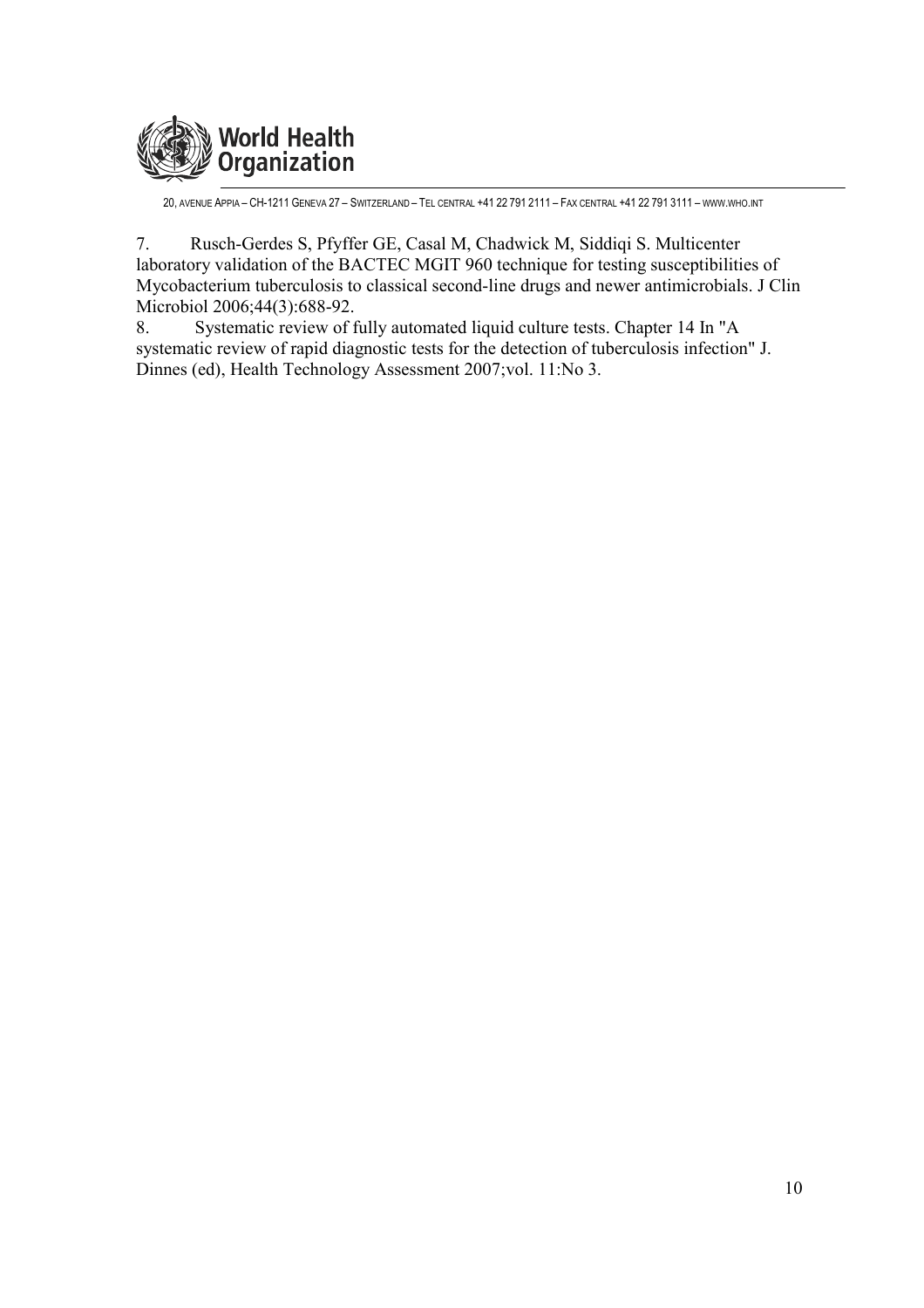

**ANNEX 2.** Brief summary of WHO recommendations for BSL3 (from Laboratory biosafety manual, Third edition, WHO, 2004).

Some illustrative examples are indicated for practical application. Brief summary of WHO recommendations (Laboratory Safety Manual, Third edition) with some illustrative examples for practical application.

|                                                     | <b>BIOSAFETY LEVEL</b> |           |                     |
|-----------------------------------------------------|------------------------|-----------|---------------------|
|                                                     | 1                      | 2         | 3                   |
| Isolation <sup>a</sup> of laboratory                | No                     | No        | Yes                 |
| Room sealable for decontamination                   | No                     | No        | Yes                 |
| Ventilation:                                        |                        |           |                     |
| — inward airflow                                    | No                     | Desirable | Yes                 |
| - controlled ventilating system                     | No                     | Desirable | Yes                 |
| - HEPA-filtered air exhaust                         | No                     | No        | Yes/Nob             |
| Double-door entry                                   | No                     | No        | Yes                 |
| Airlock                                             | No                     | No        | No                  |
| Airlock with shower                                 | No                     | No        | No                  |
| Anteroom                                            | No                     | No        | Yes                 |
| Anteroom with shower                                | No                     | No        | Yes/No <sup>c</sup> |
| Effluent treatment                                  | No                     | No        | Yes/No <sup>c</sup> |
| Autoclave:                                          |                        |           |                     |
| — on site                                           | No                     | Desirable | Yes                 |
| — in laboratory room                                | No                     | No        | Desirable           |
| — double-ended                                      | No                     | No        | Desirable           |
| Biological safety cabinets                          | No                     | Desirable | Yes                 |
| Personnel safety monitoring capability <sup>d</sup> | No                     | No        | Desirable           |

<sup>a</sup> Environmental and functional isolation from general traffic.

<sup>b</sup> Dependent on location of exhaust (see Chapter 4).

<sup>c</sup> Dependent on agent(s) used in the laboratory.

<sup>d</sup> For example, window, closed-circuit television, two-way communication.

1. The containment BSL3 laboratory must be separated from the areas that are open to unrestricted traffic flow within the building. Additional separation may be achieved by placing the laboratory at the blind end of a corridor, or constructing a partition and door or access through an anteroom (e.g. a double-door entry or basic laboratory – Biosafety Level 2), describing a specific area designed to maintain the pressure differential between the laboratory and its adjacent space. The anteroom should have facilities for separating clean and dirty clothing.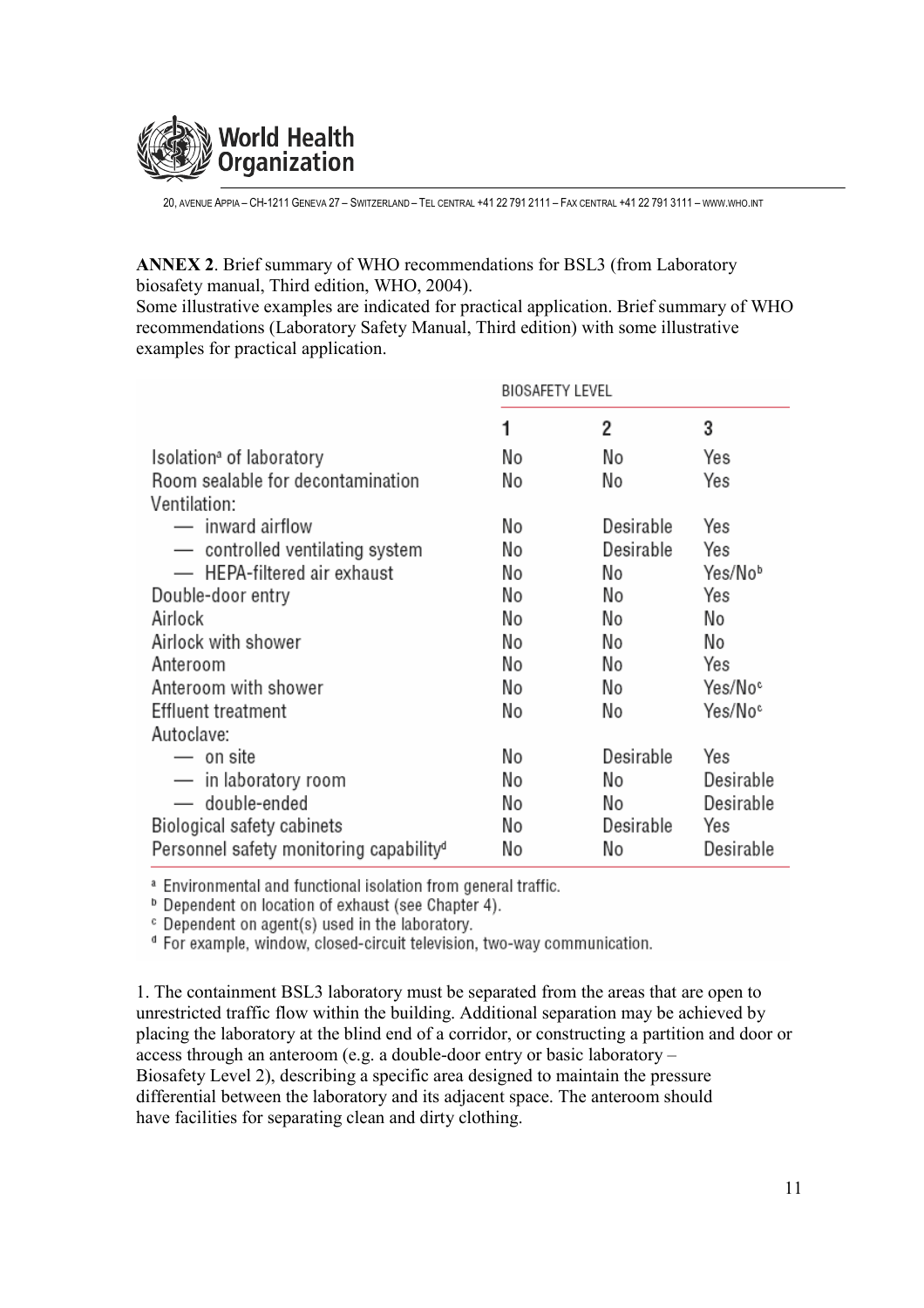

2. Surfaces (walls, floors, ceilings) should be of non-porous and seamless surface to be easily cleaned. Glossy paint can be used as a means to achieve this.

3. The laboratory room must be sealable for decontamination. Sealing can either be part of the design or by the use of thick plastic sheets, placed appropriately to create the nonpermeable condition.

4. Windows must be closed, sealed and break-resistant.

5. There must be a controlled ventilation system that maintains a directional airflow into the laboratory room. BSCs ducted to the outside ensure such a negative pressure when operating.

A visual monitoring device with or without alarm(s) should be installed so that staff can at all times ensure that proper directional airflow into the laboratory room is maintained. A small piece of light tissue can be used for this purpose. To facilitate air entry into the containment room, the access door may be equipped with grids at the bottom (preferably with pre-filters to eliminate dust, at least partially). The visual indicator should be placed at this level and be flapping up when BSCs are on as evidence of efficient airflow circulation.

5. The building ventilation system must be so constructed that air from the containment laboratory – Biosafety Level 3 is not recirculated to other areas within the building. When exhaust air from the laboratory (other than from biological safety cabinets) is discharged to the outside of the building, it must be dispersed away from occupied buildings and air intakes

6. The exhaust air from Class I or Class II biological safety cabinets, which will have been passed through HEPA filters, must be discharged in such a way as to avoid interference with the air balance of the cabinet or the building exhaust system. All cabinets must be vented to the outside, either with hard duct or with thimble connection.

7. An autoclave for the decontamination of contaminated waste material should be available in the containment laboratory. If infectious waste has to be removed from the containment laboratory for decontamination and disposal, it must be transported in sealed, unbreakable and leakproof containers according to national or international regulations, as appropriate.

8. At Biosafety Level 3, manipulation of all potentially infectious material must be conducted within a biological safety cabinet installed according to the Table below.

9. Three factors are important to define BSL3, including i) physical requirements as mentioned above and sustained maintenance of the equipment and installation, ii)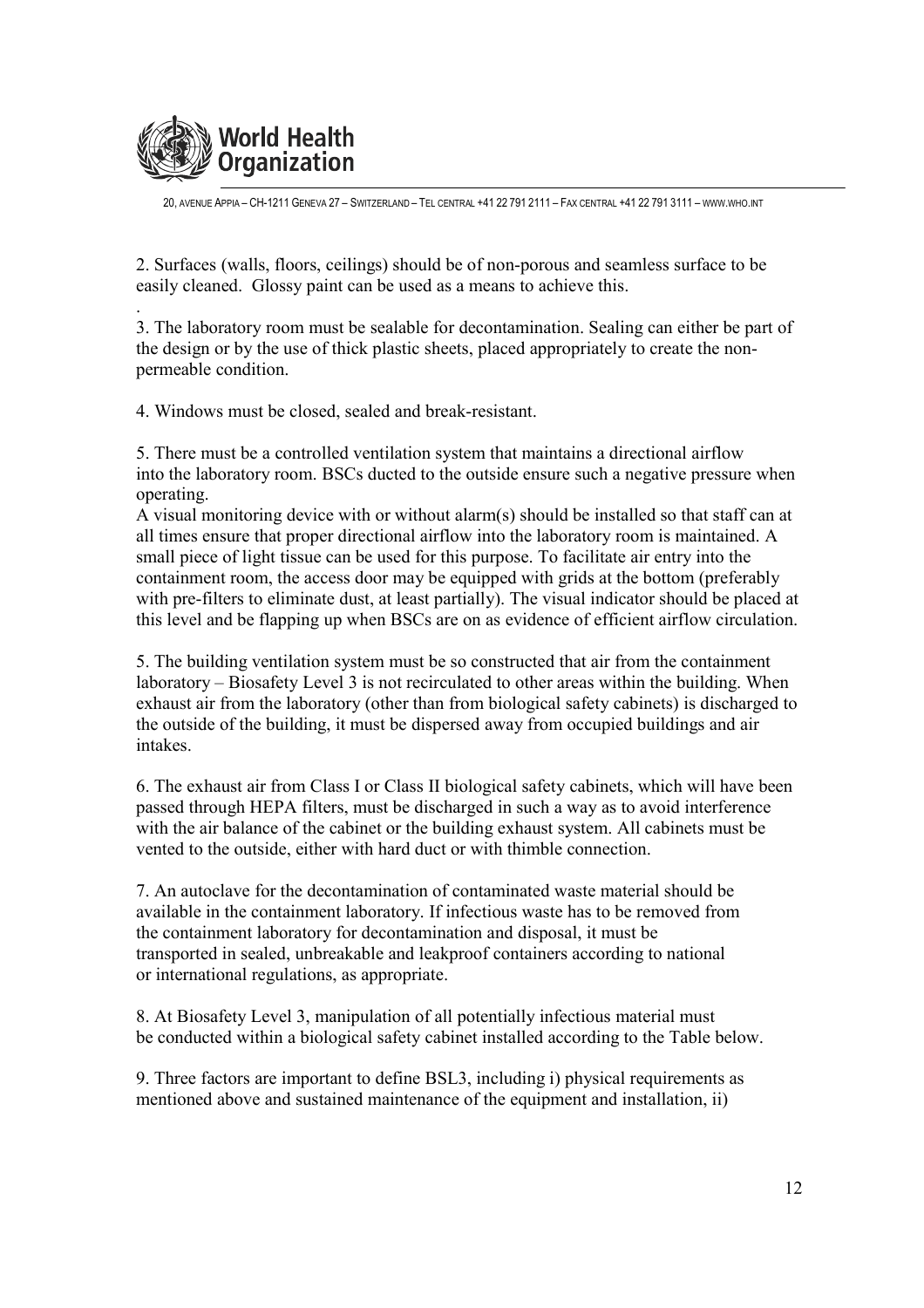

adherence to BSL3 practice using protocols minimizing aerosol production and spill, iii) adequate training of staff and safety plans practiced.